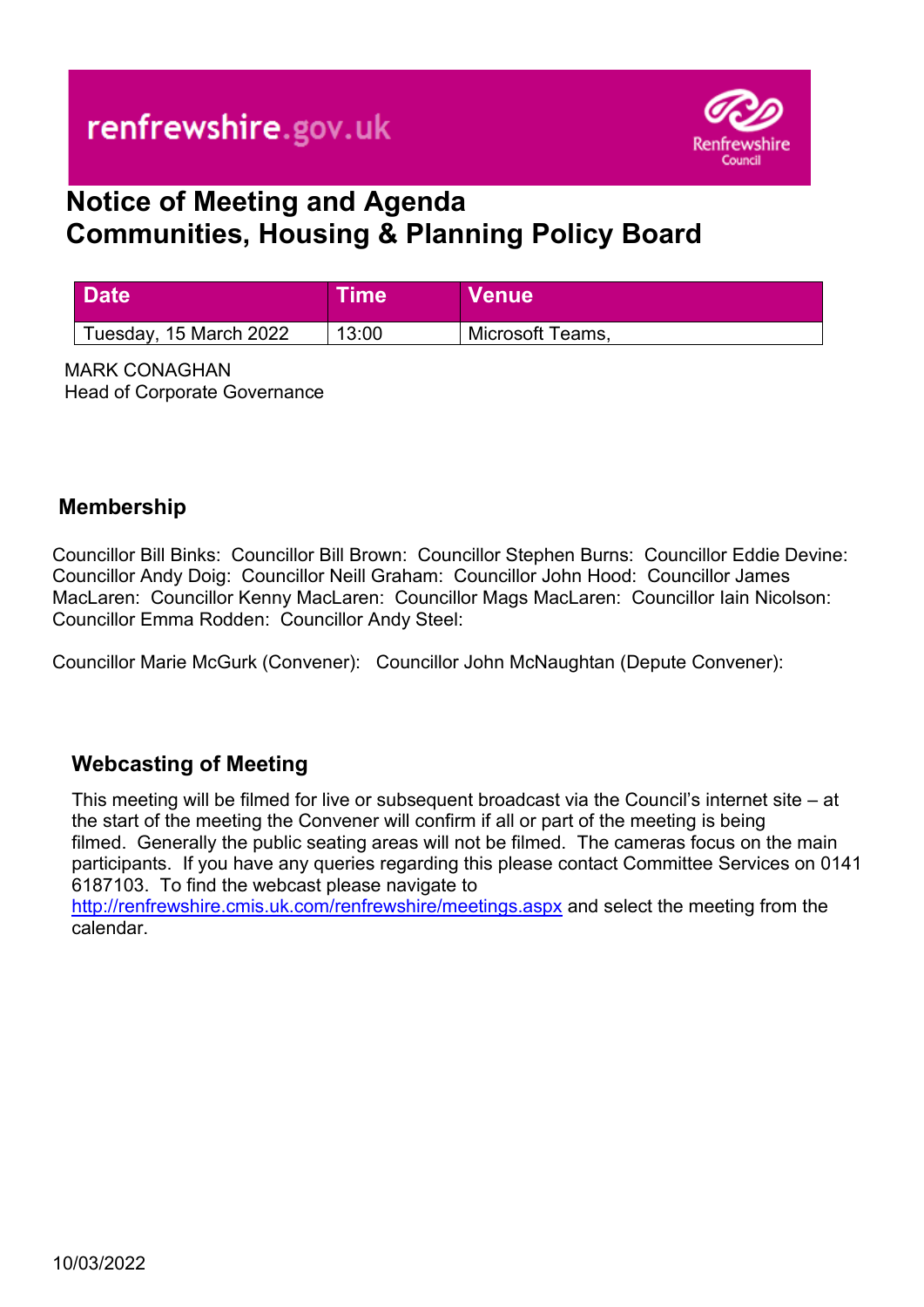# **Items of business**

# **Apologies**

Apologies from members.

## **Declarations of Interest**

Members are asked to declare an interest in any item(s) on the agenda and to provide a brief explanation of the nature of the interest.

## **1 Police & Fire and Rescue Service Scrutiny Sub-committee 1 - 6**

Minute of meeting held on 18 January 2022

## **Finance**

| $\mathbf{2}$            | <b>General Services Revenue, Housing Account and Capital</b>                       | $7 - 16$   |
|-------------------------|------------------------------------------------------------------------------------|------------|
|                         | <b>Budget Monitoring as at 7 January 2022</b>                                      |            |
|                         | Report by Director of Finance & Resources.                                         |            |
| 3                       | Greensapces, Parks & Play Areas and Villages                                       | $17 - 32$  |
|                         | <b>Investment Fund</b>                                                             |            |
|                         | Report by Director of Communities & Housing Services.                              |            |
|                         | <b>Housing</b>                                                                     |            |
| 4                       | Draft Renfrewshire Local Housing Strategy 2022-27                                  | $33 - 148$ |
|                         | Joint report by Chief Executive and Director of Communities & Housing<br>Services. |            |
| 5                       | <b>Renfrewshire Anti-social Behaviour Strategy 2022-25</b>                         | 149 - 184  |
|                         | Report by Director of Communities & Housing Services.                              |            |
| 6                       | <b>COVID Tenant Grant Fund &amp; Homelessness in</b>                               | 185 - 192  |
|                         | <b>Renfrewshire</b>                                                                |            |
|                         | Report by Director of Communities & Housing Services.                              |            |
|                         | <b>Public Protection</b>                                                           |            |
| $\overline{\mathbf{7}}$ | <b>Financial Harm Strategy 2022/25</b>                                             | 193 - 216  |
|                         | Report by Director of Communities & Housing Services.                              |            |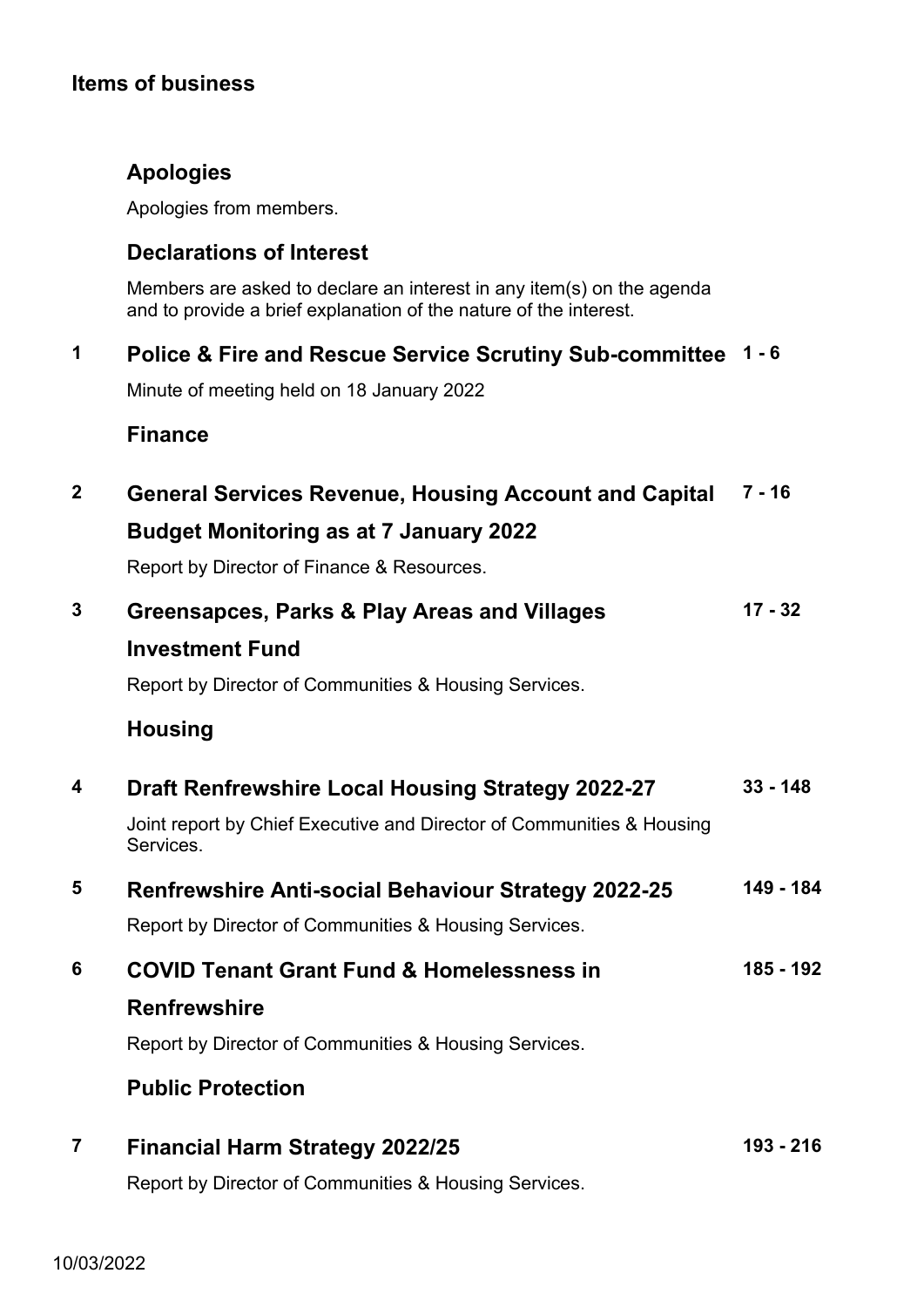## **Housing Allocation**

#### **8 Allocation of property to staff, elected member or**

#### **committee members:**

Submit intimation by the Director of Communities & Housing Services in terms of the Renfrewshire Common Housing Allocation Policy (Paragraph 2.5) which requires all housing allocations which involve either (i) Council members or their immediate families or (ii) members of staff of the Housing Division or their immediate families to be notified to the relevant Policy Board.

Address 3/2 11 Ferguson Street Renfrew Size 1 Allocated to the sister of a Housing Services employee Date Let 1 November 2021

## **Development Management & Planning**

| 9  | <b>Renfrewshire Local Development Plan - Action</b>                                                                                                                         | $217 - 320$ |
|----|-----------------------------------------------------------------------------------------------------------------------------------------------------------------------------|-------------|
|    | <b>Programme and Draft New Development Supplementary</b>                                                                                                                    |             |
|    | <b>Guidance</b>                                                                                                                                                             |             |
|    | Report by Chief Executive.                                                                                                                                                  |             |
| 10 | <b>Renfrewshire Planning &amp; Development Tree Policy 2022</b><br>Report by Chief Executive.                                                                               | $321 - 338$ |
| 11 | <b>Scottish Government Consultations on the Draft National</b><br>Planning Framework4, Local Development Planning<br>Regulations & Guidance, Open Space Strategies and Play | $339 - 376$ |
|    | <b>Sufficiency Assessments</b>                                                                                                                                              |             |
|    | Report by Chief Executive.                                                                                                                                                  |             |
|    |                                                                                                                                                                             |             |

# **Planning Applications**

Members must deal with planning applications in an objective manner to ensure that they cannot be challenged with accusations of bias or predetermination. Votes on planning applications must be seen to be impartial and not influenced by party political issues.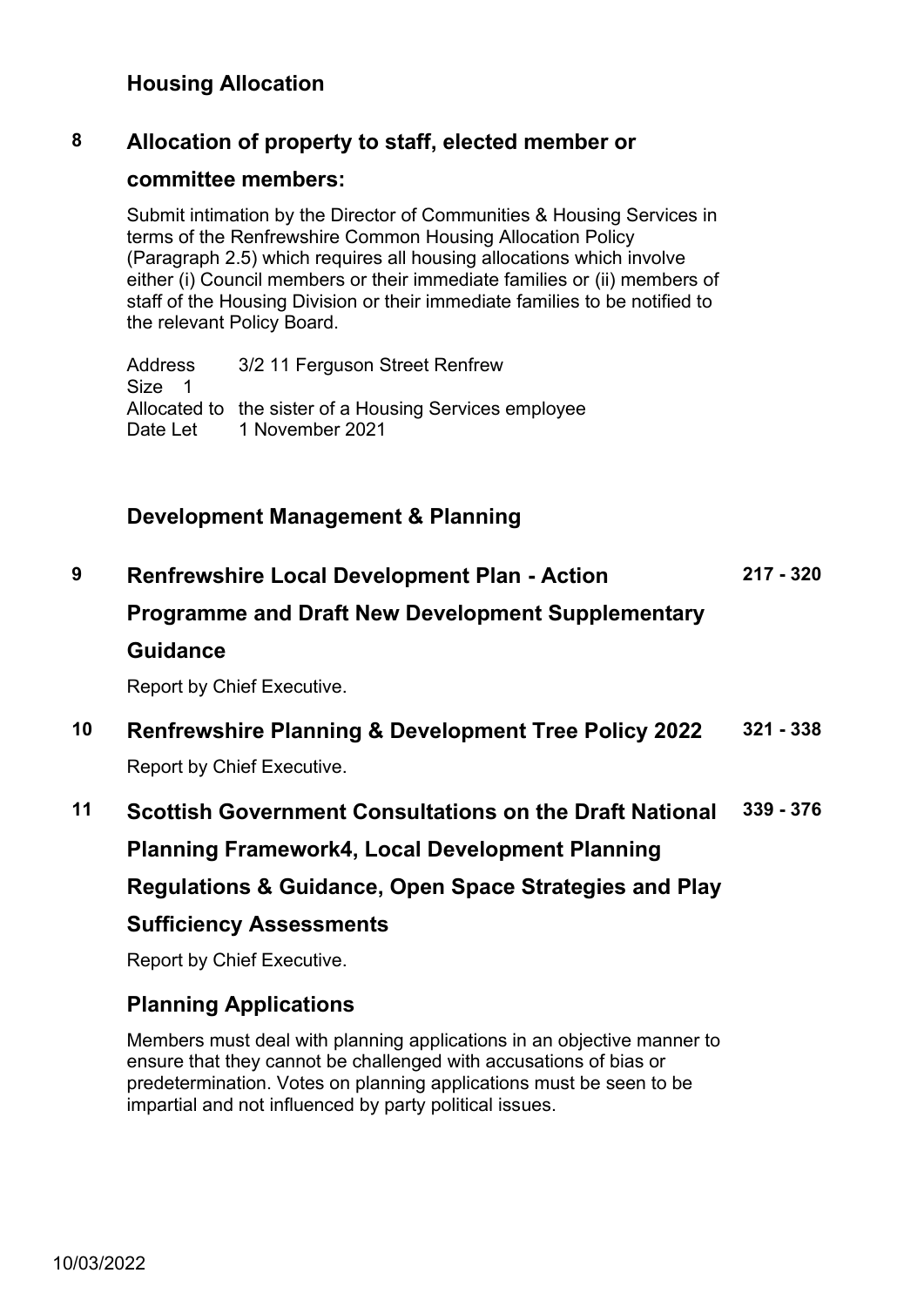#### **Planning Applications**

Reports by Chief Executive

**12a Ref 20/0516/PP: Erection of residential development comprising 17 dwellinghouses and 8 flats with associated infrastructure, parking and landscaping and erection of relocated greenkeepingfacility with associated storage - Land east of Newton College at Elderslie Golf Club, Newton Avenue , Elderslie, Johnston**  Report by Chief Executive. **377 - 400**

**12b Reference 21/1668/PP - PROSPECTIVE PROPOSAL: Mixed Use Redevelopment of The Paisley Centre to include Class 1 (Shops), Class 2 (Financial, Professional & Other Services), Class 3 (Food & Drink), Class 4 (Business), Class 7 (Hotel), Class 10 (Non-residential Institutions), Class 11 (Assembly & Leisure), Residential, Healthcare, Sui Generis (Hot Food Takeaway), Demolition and Other Ancillary Uses. -Inshops Managers Office, Paisley Centre, 23 High Street, Paisley.**  Report by Head of Economy & Development. **401 - 418 12c Reference No 21/1669/LB: PROSPECTIVE PROPOSAL: 419 - 424**

- **Alterations to 2 facades in association with the Redevelopment of The Paisley Centre - Inshops Managers Office, Paisley Centre, 23 High Street, Paisley.**  Report by Head of Economy & Development..
- **12d Reference No 21/1670/CA; PROSPECTIVE PROPOSAL: Demolition in association with Mixed Use Redevelopment of The Paisley Centre - Inshops Managers Office, Paisley Centre, 23 High Street, Paisley. 425 - 428**

Report by Head of Economy & Development.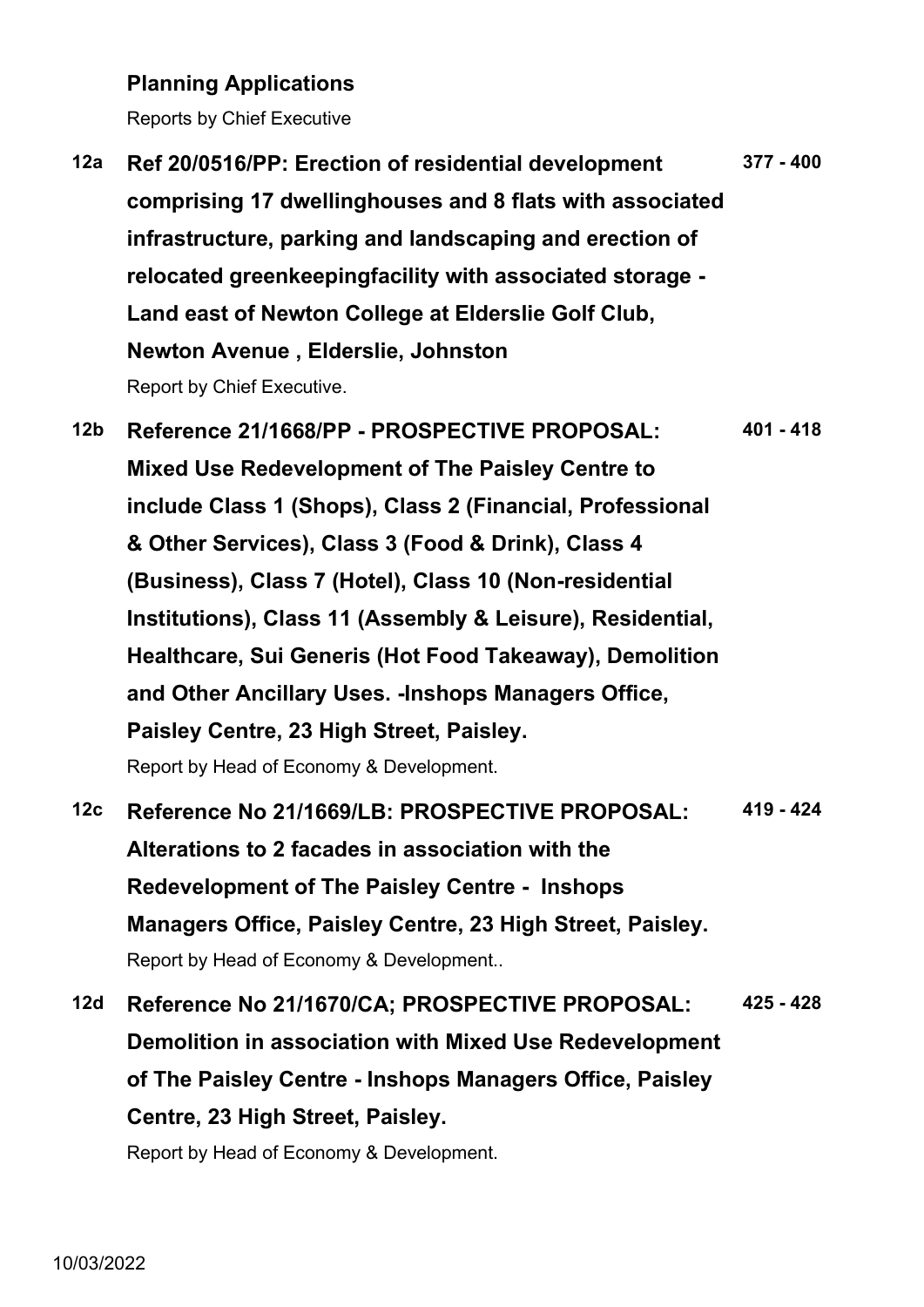**12e Reference No 22/0030/PP - PROSPECTIVE PROPOSAL: Siting of residential caravan for temporary period of 3 years (in retrospect) - Land to North of East Auchenhean, Auchenhean Road, Lochwinnoch**  Report by Head of Economy & Development.. **429 - 436 12f Reference No 22/0084/PN - PROSPECTIVE PROPOSAL: Residential development - Site on Southern Edge of Roundabout Junction with Laymoor Avenue, King's Inch Road, Renfrew**  Report by Head of Economy & Development. **437 - 438 12g Reference 21/1030/PP - PROPOSAL: Erection of 49 dwellings with associated roads, carparking and landscaping - Site between Fordbank Stables and Corseford Avenue, Johnstone**  Report by Head of Economy & Development. **439 - 452 12h Reference No 20/0597/PP - PROSPECTIVE PROPOSAL: Erection of residential development, comprising fifty nine dwellinghouses and twenty flats with ancillary roads, parking, and landscaping - Reid Linwood Building, 48 Napier Street, Linwood, Paisley**  Report by Head of Economy & Development. **453 - 462 12i Reference No 20/0597/PP - Supplementary Report - PROSPECTIVE PROPOSAL: Erection of residential development, comprising fifty-nine dwellinghouses and twenty flats with ancillary roads, parking, and landscaping - Reid Linwood Building, 48 Napier Street, Linwood, Paisley 463 - 466**

Report by Head of Economy & Development.